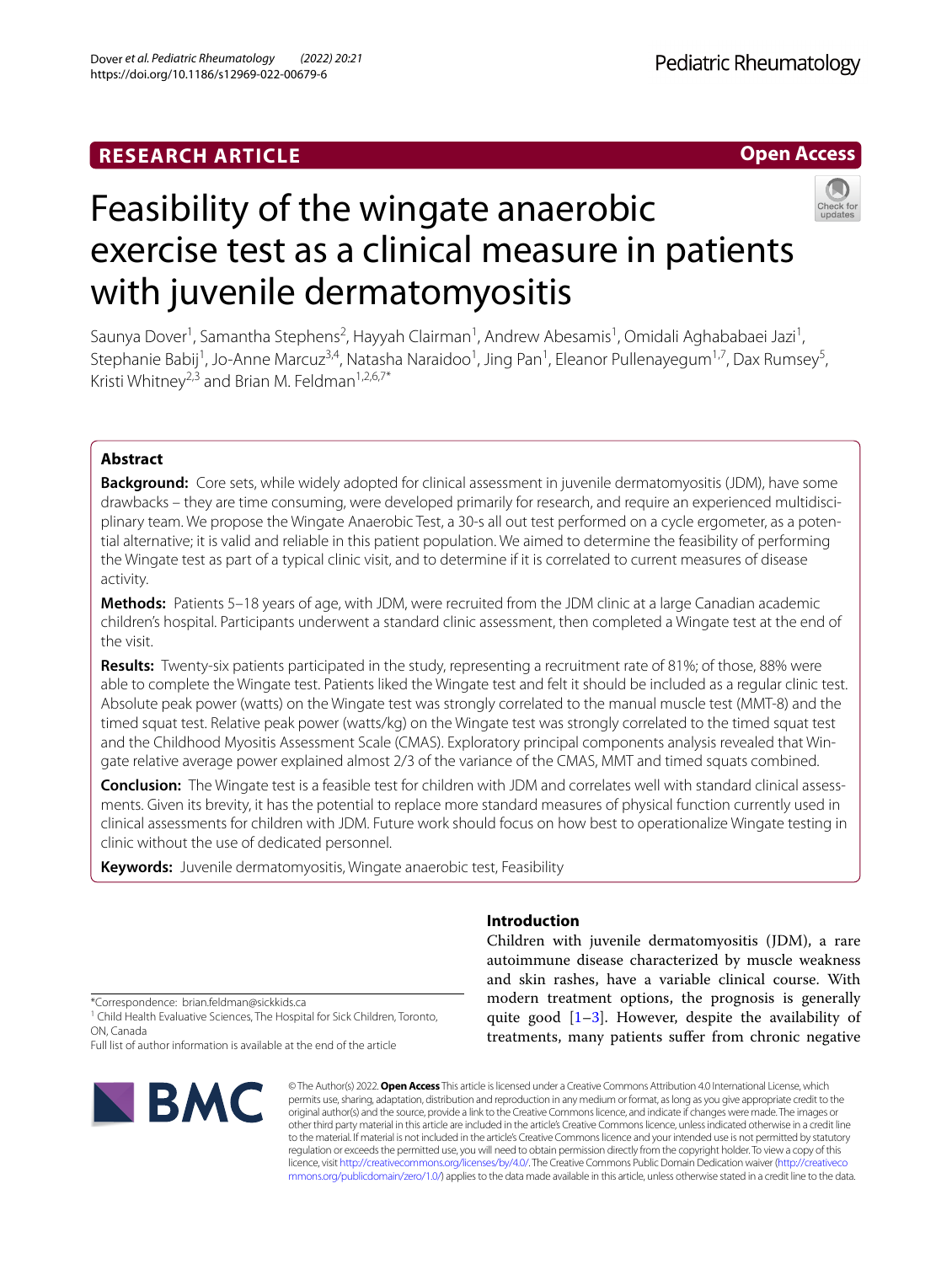efects on health and ftness, such as poor endurance and fatigue [[4,](#page-6-2) [5](#page-6-3)]. Compared to their healthy peers, children with JDM have lower functional capacity, even when the disease is inactive, which is in turn associated with a poorer health-related quality of life [[6\]](#page-6-4).

Accurate measures of disease activity and functional status in patients with JDM is important. Two international groups, the International Myositis Assessment & Clinical Studies group (IMACS) [[7\]](#page-6-5) and the Paediatric Rheumatology INternational Trials Organisation (PRINTO) [[8](#page-6-6)] have endeavored to standardize the assessments of patients with JDM. The IMACS and PRINTO core sets consist of disease activity core set measures, disease damage core set measures, and patient reported outcomes  $[9]$  $[9]$ . These core sets are the current standard of care for assessing children with JDM and they are routinely collected in the JDM subspecialty clinic at The Hospital for Sick Children (SickKids) in Toronto, Canada.

Both the IMACS and the PRINTO core sets were developed primarily for research studies, and although they have been widely adopted clinically, they are not necessarily the most efficient or practical tools for use in a busy clinic setting.

Recently, an international consensus process defned an optimal dataset for use in clinical care of patients with JDM  $[10]$  $[10]$ . Clinical utility and efficiency were kept at the forefront during the development, and while this core set is certainly streamlined for clinical use, the process identifed that more work is required to develop muscle assessment tools that are shorter and less redundant that current existing measures such as the Childhood Myositis Assessment Scale (CMAS) and Manual Muscle Testing (MMT).

The current core sets are time consuming. Preliminary data suggests the estimated time to complete them is up to 45 min, and could be even longer for less experienced clinicians  $[10]$  $[10]$  $[10]$ . The core sets are also relatively complex, and ideally require a multidisciplinary team consisting of at least a rheumatologist and a physical therapist.

A potential alternative test that may address several identifed shortcomings of the core sets is the Wingate Anaerobic Test. The Wingate test is an exercise test that measures anaerobic capacity, and has been shown to be valid and reliable in children with JDM [\[5](#page-6-3), [11](#page-6-9)]. During a Wingate test, the participant pedals against a constant resistance on a cycle ergometer as hard and as fast as possible for 30 s.

The Wingate test has several advantages. It is designed to be simple to administer without the need for personnel with advanced training, though some training in test administration and bike calibration/maintenance is required. It is relatively inexpensive, requiring only the one-time purchase of a cycle ergometer (the cycle ergometer we used [Monark Sport & Medical, Vansbro, Sweden] retails for approximately \$8,000 USD), and software that is available free of charge from the cycle ergometer manufacturers, Monark Sport & Medical (Vansbro, Sweden; available from [https://sport-medical.monar](https://sport-medical.monarkexercise.se/software/) [kexercise.se/software/\)](https://sport-medical.monarkexercise.se/software/). Testing is feasible over a large age span, making it an ideal test to follow patients throughout their lifespan [\[11\]](#page-6-9). Finally, it is a non-invasive, objective test that is a direct measure of muscle performance [[12\]](#page-6-10).

While potentially advantageous, the Wingate test may not capture all important aspects of JDM. JDM has both muscle and skin involvement  $[1-3]$  $[1-3]$  with the Wingate test only capable of assessing the former. Further, the Wingate test only measures anaerobic function (i.e., peak power, mean power and fatigue index) and does not look at other measures that may be important in the assessment of patients with JDM such as aerobic ftness, submaximal exercise capacity, and other system involvement [\[6](#page-6-4)].

The Wingate test was not included in the final core set of exercise studies for myositis [\[13](#page-6-11)] and to the best of our knowledge, the Wingate test has not been integrated into a JDM clinic setting. Previous studies in this patient population have been stand-alone work completed outside of routine clinical care  $[4, 5, 11, 14]$  $[4, 5, 11, 14]$  $[4, 5, 11, 14]$  $[4, 5, 11, 14]$  $[4, 5, 11, 14]$  $[4, 5, 11, 14]$  $[4, 5, 11, 14]$  $[4, 5, 11, 14]$ . Therefore, the aims of the current study were to assess the feasibility of performing the Wingate test as part of a typical clinic visit in the JDM subspecialty clinic at SickKids, and to determine if the Wingate test is correlated to the other measures of disease activity collected during clinic assessments. We hypothesized that the Wingate test would have the following correlations with measures currently assessed in our clinic (detailed in methods): a moderate to strong positive correlation with the timed squats assessment, a moderate positive correlation with CMAS and MMT, a weak to moderate negative correlation with MYOACT-VAS and the Physician Global Assessment, a weak negative correlation with the CHAQ, Patient Global Assessment and nail-fold capillaroscopy, and a weak to very weak negative correlation with muscle enzyme levels.

# **Methods**

We conducted a cross sectional study where participants were asked to perform the Wingate test one time at the end of a single routine clinic visit. The SickKids Research Ethics Board approved the study, and all participants and/or parents/guardians provided written informed consent or assent.

We recruited a sample of consecutive patients from the JDM subspecialty clinic at SickKids who met the following inclusion criteria: a diagnosis of probable or defnite JDM according to the Bohan and Peter criteria [[15](#page-6-13)], age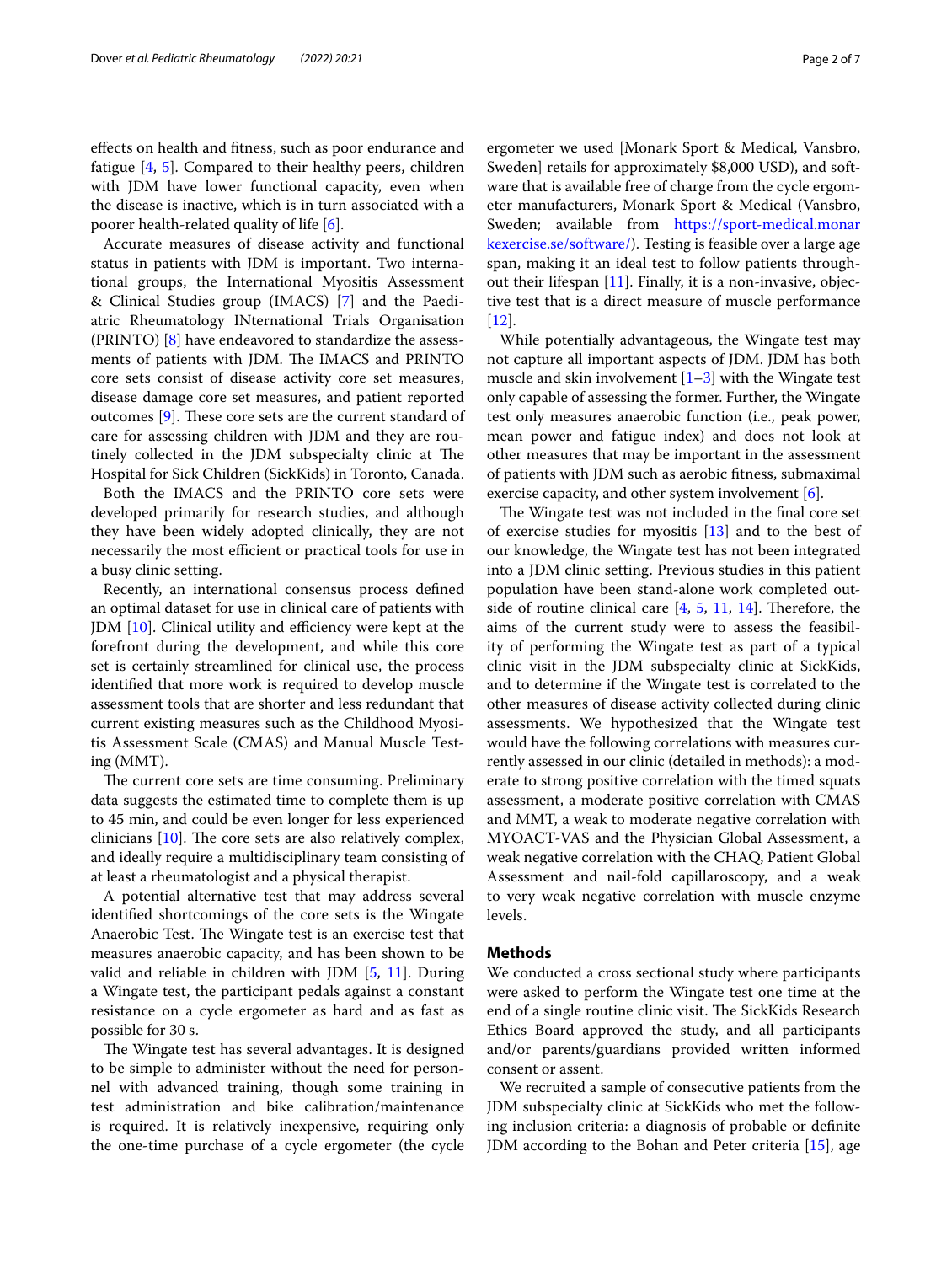between 5–17 years, physically able to perform the Wingate test, and a minimum height of 132.5 cm (in order to ft on the cycle ergometer). Patients were excluded if they were unable to perform the Wingate test, at the discretion of the health care team (i.e., physically unable to perform the test, mentally incapable of understanding the test instructions, etc.).

Patients who participated in the study underwent a usual clinic assessment prior to completing the Wingate test. Upon arrival in clinic, the patient and/or their parent/guardian completed the Childhood Health Assessment Questionnaire (CHAQ) and the Quality of My Life  $(QoML)$  questionnaire. The CHAQ is a measure of functional status and gives a disability index score between 0–3, with 0 representing no functional disability and 3 representing maximal functional disability  $[16]$  $[16]$ . The QoML is a measure of both overall and health-related quality of life that uses 10 cm visual analog scales (VAS), where higher scores indicate better quality of life or health-related quality of life [[17\]](#page-6-15).

A physiotherapist (PT) or Advanced Practice PT completed several assessments of muscle strength and function. The Manual Muscle Testing (MMT-8) is a measure of muscle strength using a score of 0 (no contractions felt in the muscle) to 10 (holds test position against a strong pressure) for each of 8 muscle groups for a maximum score out of 80  $[18]$  $[18]$ . The CMAS is a tool to assess physical function and is scored from 0–52, with 52 representing the highest possible level of physical function [\[19](#page-6-17)]. Finally, the patient performed a timed squat test, a legacy measure collected in our clinic, assessing the total number of bodyweight squats a patient can complete in 30 s.

Following the PT assessment, a clinic physician saw each patient and completed the following assessments: a physician global assessment of overall disease activity (scored from 0–10 with 10 representing maximal disease activity) [[20](#page-6-18)], and the Myositis Disease Activity Assessment Visual Analogue Scales (MYOACT-VAS). The MYOACT-VAS is used to measure the degree of disease activity of both muscle and extra-muscular organ systems using a series of physician's assessments of disease activity of various organ systems. Each scale is scored from 0–10, with 0 representing no activity and 10 representing maximal activity for each area  $[21]$  $[21]$ . Muscle enzymes were measured and nail-fold capillaroscopy was assessed at all visits, with bloodwork being collected at the beginning of clinic prior to any other assessments [[18](#page-6-16)].

At the end of all routine clinic assessments, patients completed the Wingate using a protocol that has been previously described and validated in this patient population  $[11]$  $[11]$ . The study coordinator administered the Wingate with assistance from research students; all received training from an exercise physiologist at SickKids. One tester was responsible for explaining the test to the participants and encouraging maximal efort while the other tester ran the computer software. Patients cycled against an external load calculated based on age and sex [[12](#page-6-10), [22\]](#page-6-20). Following a 3-min warmup and three 10-s sprints, we instructed the subjects to cycle as fast as they could against their pre-calculated load for 30 s. We recorded peak power, mean power, and end power to enable the calculation of a fatigue index (FI), which represents the decline in power over the 30 s test. Following the Wingate test, we had the subjects complete a short feasibility questionnaire.

Our primary outcome was the feasibility of using the Wingate test as a routine clinic measure. Our secondary outcome was the association of the Wingate test to the other measures routinely obtained during a clinic assessment.

We assessed the feasibility of the Wingate test using a combination of recruitment rate, proportion of completed Wingate tests, and the results of the feasibility questionnaire.

We summarized participant characteristics using descriptive statistics. We determined associations between the Wingate test and clinical measures using Pearson product-moment correlation coefficients or Spearman rank correlation coefficients depending on the distributions of the data.

As an exploratory analysis – to see whether the Wingate might be able to replace some of the time-consuming measures of physical function – we performed principal components analysis to determine the total variance explained by the CMAS, MMT-8 and timed squats and regressed the principal components against the Wingate test relative average power. This was done to see what proportion of the between subject variation could be accounted for by the Wingate test.

All analyses were completed using R version  $3.6.2<sup>1</sup>$ 

We determined our sample size using a standard table of correlation coefficients. Our goal was to choose a sample size that would be likely to detect a moderate correlation between the performance on the Wingate test and our measures of disease activity in JDM (and diferentiate it from a weak correlation). Strength of the correlations were interpreted according to the following definitions:  $\leq$  0.20 indicating very weak, > 0.2 to < 0.4 indicating weak, > 0.40 to  $\leq$  0.7 indicating moderate, > 0.70 to  $\leq$  0.90 indicating strong, and > 0.90 indicating very

<span id="page-2-0"></span> $1 R$  Core Team (2019). R: A language and environment for statistical computing. R Foundation for Statistical Computing, Vienna, Austria. URL [https://](https://www.R-project.org/) [www.R-project.org/](https://www.R-project.org/)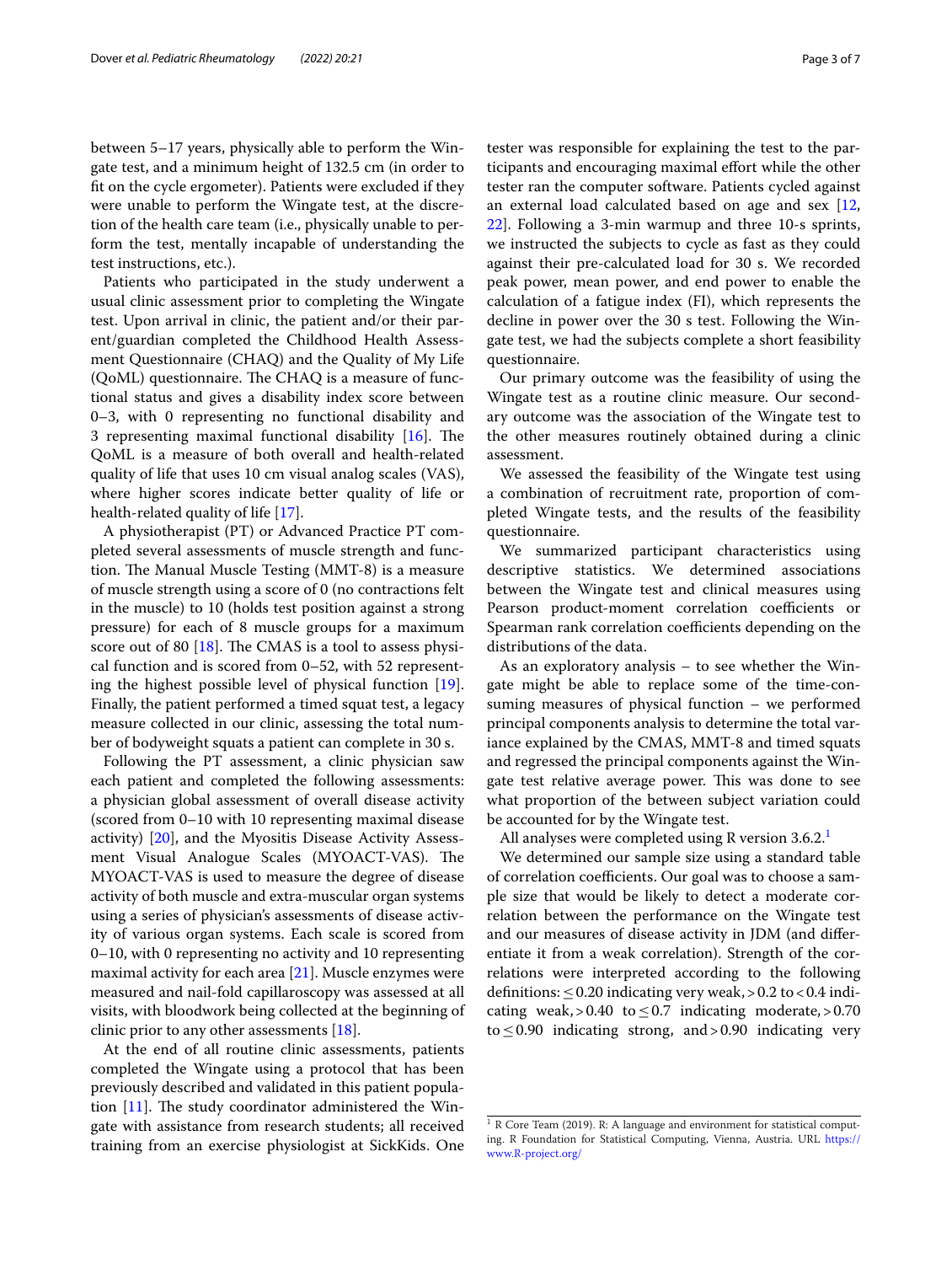<span id="page-3-0"></span>**Table 1** Demographics and Clinical Characteristics Demographics and clinical characteristics of the study cohort. All values are medians (interquartile range [IQR], range of values) unless otherwise indicated

|                                            | Participants ( $n = 26$ ) |
|--------------------------------------------|---------------------------|
| Female (n)                                 | 10 (38%)                  |
| Age, years                                 | $12.5(3.8, 7-17)$         |
| BMI, kg/m <sup>2</sup>                     | 20.1 (5.4, 14.2-34.2)     |
| Age at diagnosis, years                    | 7.0 (5.8, 0.75-12.0)      |
| Years since diagnosis                      | $3.0(6.5, 0-14.0)$        |
| Medications <sup>a</sup> (n)               |                           |
| None                                       | 8 (31%)                   |
| Methotrexate                               | 15 (58%)                  |
| Calcium/Vitamin D/Folic Acid               | 14 (54%)                  |
| Hydroxychloroquine                         | 3 (12%)                   |
| <b>IVIG</b>                                | 2(8%)                     |
| <b>MMF</b>                                 | 1(4%)                     |
| Other                                      | 6(24%)                    |
| CHAQ Disability Index (0-3)                | $0(0.125, 0 - 2.125)$     |
| Patient Global Assessment (0-10)           | $0.3(1.3, 0-8.4)$         |
| Physician Global Assessment (0-10)         | $1.4$ (3.9, 0-8.0)        |
| Nailfold Capillaroscopy, n/mm, [mean (SD)] | 5.5(0.8)                  |
| CMAS (0-52)                                | 52 (4.5, 27-52)           |
| MMT-8 (0-80)                               | 80 (7.8, 55-80)           |
| Squat Test, n/30 s                         | $22(7, 9 - 30)$           |
| Wingate Test                               |                           |
| Peak Power (watts)                         | 371 (204, 119-645)        |
| Relative Peak Power (watts/kg)             | $6.2$ (2.4, 4.2-9.7)      |
| Fatique Index (%)                          | 50.4 (18.8, 33.6-102.6)   |
| Average Power (watts/kg)                   | $4.5(2.2, 2.7 - 7.3)$     |

<sup>a</sup> sum > 26 as subjects could be on more than 1 medication

*Abbreviations used*: *BMI* Body Mass Index, *IVIG* Intravenous Immune Globulin, *MMF* Mycophenolate Mofetil, *SD* standard deviation, *CHAQ* Childhood Health Assessment Questionnaire, *CMAS* Childhood Myositis Assessment Scale, *MMT-8* Manual Muscle Test

strong correlation. Therefore, we chose a sample size of a minimum of  $25$  [ $23$ ].

# **Results**

Fifty-two patients were screened. Of those, 32 attended a clinic where study recruitment was taking place and were approached in clinic, and 26 (81%) consented to be enrolled into the study. Table [1](#page-3-0) describes the clinical characteristics of our cohort.

Of the 26 enrolled patients, 23 (88%) successfully completed the Wingate test. Of the three patients unable to complete the test, one was due to a software malfunction, and two were due to the patient being incapable of performing the test. Of those two, one child had never ridden a bicycle before, and one was physically capable but appeared unable to motivate themselves to complete the test, and both had inactive disease as determined by a physician global assessment score of 0. Overall, patients agreed that the Wingate was easy to complete, fun, should be a regular part of clinic and that they would do it again if asked (Fig. [1\)](#page-4-0). Several patients found it difficult to complete but indicated that it was fun and that they would perform the test again if asked. Of those who did not fnd it easy nor fun, one subject indicated that they would repeat the test if the bike seat was more comfortable, and one subject indicated that it was difficult to walk after completing the test.

Absolute peak power (watts) on the Wingate test had a strong correlation with the MMT-8 and the 30 s squat test, and a moderate correlation with the CMAS (Table [2\)](#page-4-1).

Relative peak power (watts/kg) on the Wingate test had a strong correlation with the 30 s squat test and the CMAS, a moderate to strong correlation with the MMT-8, and a moderate correlation with AST (Table [2](#page-4-1)).

There were no significant correlations between the fatigue index and any of the clinical measures. Table [2](#page-4-1) shows a complete list of our outcome measures.

The CMAS, MMT and time squats were highly correlated. Principal components analysis showed that a single frst factor, that loaded on all 3 variables, explained 81% of the variance among them. Together, the CMAS, MMT-8 and timed squats characterize between subject variation; the Wingate relative average power explained almost 2/3 of this variance (R-squared=64.7%,  $F_{3,14}=8.54$ , p < 0.002) (Table [3\)](#page-5-0).

# **Discussion**

The Wingate test appears to be a feasible addition to a typical visit in a JDM clinic. Positive feedback from patients supports the feasibility of incorporating the test into their standard clinical assessment. The Wingate test was also signifcantly correlated with many of the more time-consuming clinical outcomes collected during clinic visits, especially the CMAS and MMT-8 and the 30 s squat test; this suggests that it is a good measure of muscle function in this population.

We have shown that the Wingate test is a feasible test for this patient population. The combination of ease of recruitment, high completion rates, and positive feedback suggest that this test could be used during the regular clinical follow up of patients with JDM. While the majority of our cohort liked the test, it would be worth exploring the possibility of a more comfortable seat for the cycle ergometer if the Wingate were to be administered on a consistent basis.

The Wingate test also has good reliability as a test for children with JDM  $[11]$  $[11]$ . In the present study, we were able to successfully administer the Wingate in children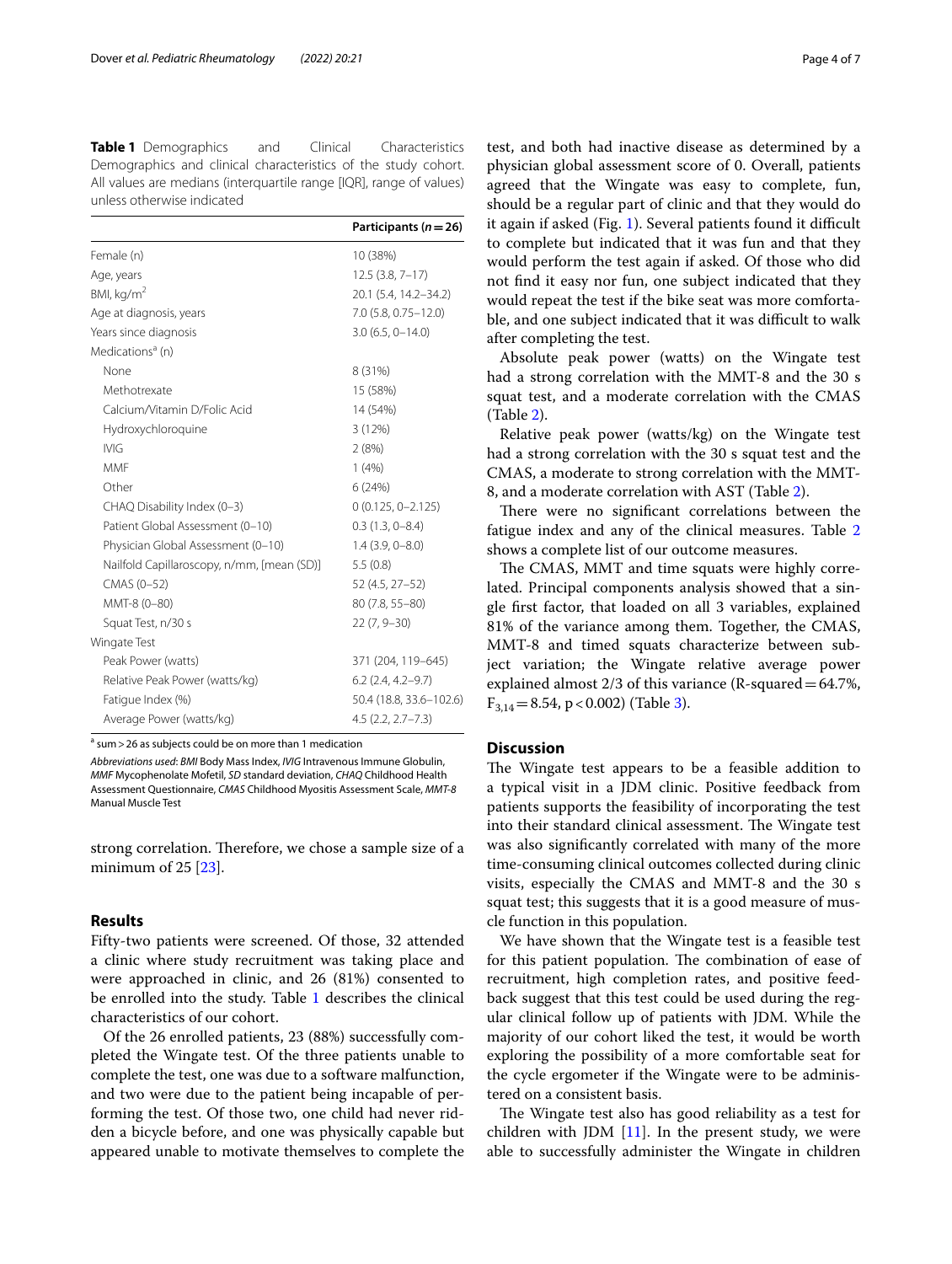

| Variable                         | <b>Absolute Peak Power (Watts)</b> |          | <b>Relative Peak Power (Watts/kg)</b> |          | <b>Fatigue Index</b> |                 |
|----------------------------------|------------------------------------|----------|---------------------------------------|----------|----------------------|-----------------|
|                                  | r                                  | p-value  | r                                     | p-value  | r                    | <i>p</i> -value |
| <b>CHAO</b>                      | $-0.38$                            | 0.074    | $-0.65$                               | 0.0009   | $-0.15$              | 0.51            |
| Patient Global Assessment        | $-0.38$                            | 0.071    | $-0.53$                               | 0.01     | 0.00                 | 0.99            |
| Physician Global Assessment      | $-0.58$                            | 0.004    | $-0.60$                               | 0.002    | $-0.10$              | 0.65            |
| Nail fold capillaroscopy         | 0.32 <sup>a</sup>                  | 0.14     | 0.32 <sup>a</sup>                     | 0.14     | $-0.17a$             | 0.44            |
| MYOACT-VAS <sup>b</sup>          |                                    |          |                                       |          |                      |                 |
| Constitutional Disease Activity  | $-0.17$                            | 0.45     | $-0.44$                               | 0.036    | $-0.03$              | 0.90            |
| Cutaneous Disease Activity       | $-0.59$                            | 0.003    | $-0.54$                               | 0.008    | $-0.08$              | 0.73            |
| Skeletal Disease Activity        | $-0.49$                            | 0.017    | $-0.42$                               | 0.049    | $-0.06$              | 0.77            |
| Extra-muscular Global Assessment | $-0.64$                            | 0.001    | $-0.57$                               | 0.004    | $-0.10$              | 0.66            |
| Muscle Disease Activity          | $-0.46$                            | 0.028    | $-0.63$                               | 0.001    | 0.00                 | 0.99            |
| Global Disease Activity          | $-0.62$                            | 0.002    | $-0.60$                               | 0.003    | $-0.05$              | 0.81            |
| ALT                              | $-0.33$                            | 0.12     | $-0.41$                               | 0.051    | $-0.28$              | 0.19            |
| AST                              | $-0.36$                            | 0.096    | $-0.44$                               | 0.034    | $-0.01$              | 0.95            |
| <b>CK</b>                        | $-0.091$                           | 0.68     | 0.028                                 | 0.90     | $-0.26$              | 0.24            |
| <b>LDH</b>                       | $-0.24$                            | 0.26     | $-0.33$                               | 0.12     | $-0.31$              | 0.15            |
| CMAS                             | 0.59                               | 0.003    | 0.78                                  | < 0.0001 | $-0.07$              | 0.76            |
| MMT-8                            | 0.71                               | < 0.0001 | 0.69                                  | 0.0002   | 0.22                 | 0.32            |
| <b>Timed Squats</b>              | 0.69                               | 0.001    | 0.79                                  | < 0.0001 | $-0.06$              | 0.82            |

<span id="page-4-1"></span><span id="page-4-0"></span>

|  | Table 2 Association of Wingate outcomes to clinical parameters |  |
|--|----------------------------------------------------------------|--|
|  |                                                                |  |

<sup>a</sup> Pearson's product moment correlation coefficient

<sup>b</sup> Gastrointestinal disease activity, pulmonary disease activity, cardiovascular disease activity, and other disease activity are not reported as all scores were 0

Correlations between absolute peak power, relative peak power, and fatigue index, and clinical assessments. All *r*-values are Spearman's rank correlation coefficients unless otherwise indicated. *Abbreviations used*: *MYOACT-VAS* Myositis Disease Activity Assessment Visual Analogue Scales, *ALT* Alanine Aminotransferase, *AST* Aspartate aminotransferase, *CK* creatine kinase, *LDH* lactate dehydrogenase, *CMAS* Childhood Myositis Assessment Scale, *MMT-8* Manual Muscle Test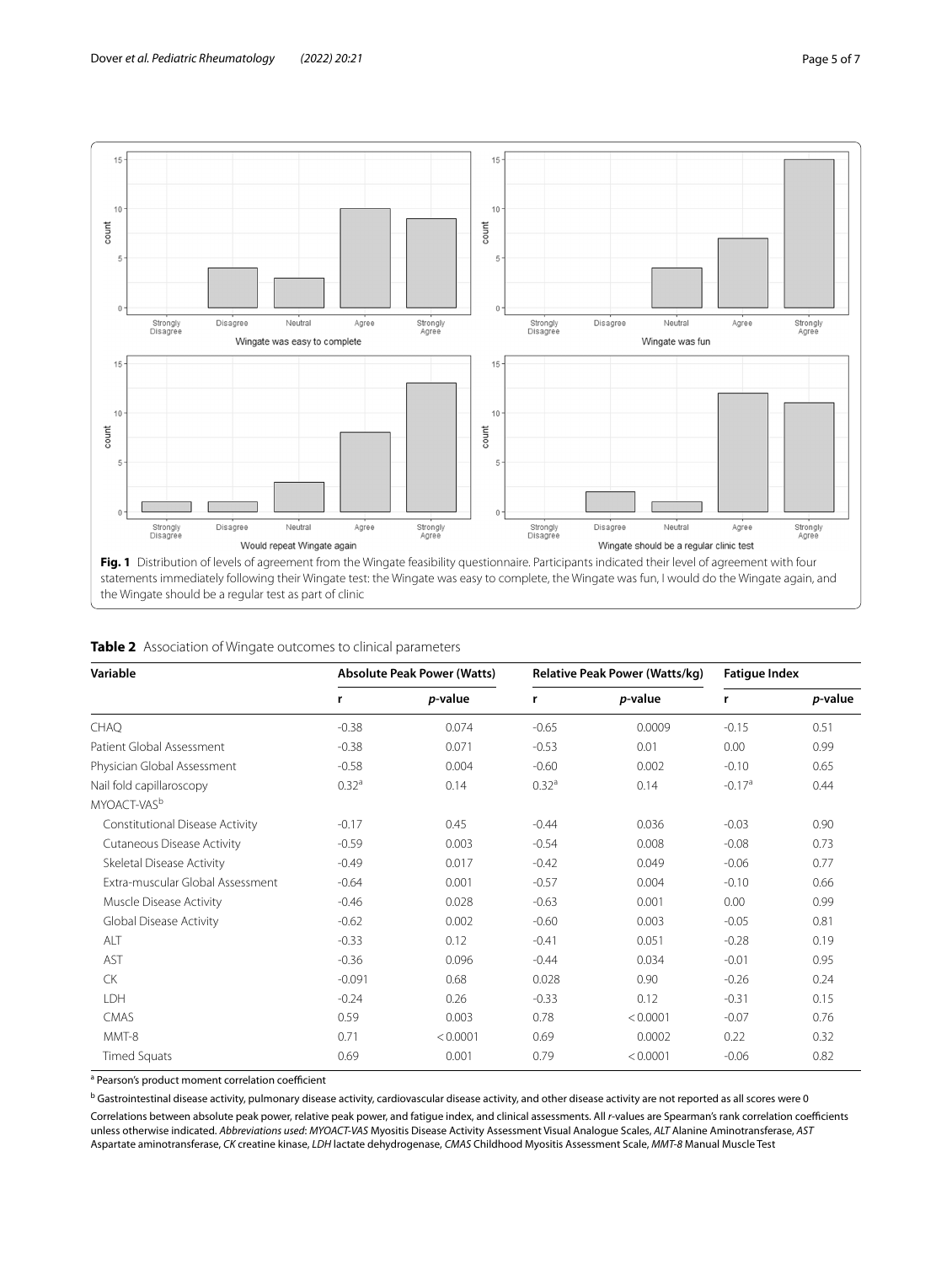#### <span id="page-5-0"></span>**Table 3** Principal Components Analysis

|                     | PC <sub>1</sub> | PC <sub>2</sub> | PC3      |
|---------------------|-----------------|-----------------|----------|
| EigenValue          | 2.43            | 0.42            | 0.15     |
| % total variance    | 81.0%           | 13.7%           | 5.1%     |
| <b>EigenVectors</b> |                 |                 |          |
| CMAS                | $-0.610$        | $-0.009$        | $-0.793$ |
| MMT-8               | $-0.560$        | 0.713           | 0.422    |
| Timed squats        | $-0.561$        | $-0.701$        | 0.440    |
|                     |                 |                 |          |

Principal components analysis showing the EigenValues, total variance explained, and factor loadings (EigenVectors) of each principal component (PC). Of the 26 subjects, 5 were incomplete (3 missing Wingate, 2 missing timed squats). *Abbreviations*: *CMAS* Childhood Myositis Assessment Scale, *MMT-8*

Manual Muscle Test

as young as 7 years of age. Takken and colleagues have previously demonstrated that the Wingate test is reliable in children and young adults with JDM with a mean age of 13.85 (range  $6.7-27.2$ ) [\[11\]](#page-6-9). Furthermore, patients with a range of disease activity, from clinically inactive to faring, were able to complete the test, as evidenced by the range of disease activity scores in our cohort and that the only participants unable to complete the test had inactive disease. Taken together, these factors suggest that the Wingate may be an appropriate measure to be included in any core set of measures of exercise tolerance and/or physical function in children with JDM.

In our exploratory principal components analysis, we showed that Wingate relative average power explains almost 2/3 of the variance of the CMAS, MMT-8 and timed squats combined. This suggests that these assessments are all measuring the same underlying construct, and that perhaps the Wingate may be able to replace one, or more, of these measures. Some of these assessments, especially the CMAS and MMT-8, are time consuming, require expert judgement, and are limited in their usefulness by ceiling efects; for example in our cohort, almost 60% of patients achieved the highest score possible on the CMAS. With these known ceiling efects on the CMAS, it is possible for a more muscular teen to be experiencing weakness relative to their baseline but still achieve the highest score possible. The Wingate test is an objective measure of muscle function, which is not bound by ceiling effects. It is also relatively quick to complete. The recovery time for each participant was variable, but that time could pass while other clinic activities were being carried out.

While promising, our study results should be interpreted given some limitations. The testing was done with a relatively small sample at a single centre in a group of children with relatively good physical function, as evidenced by the median CMAS and MMT scores of our cohort being the maximum values provided by these tests. We did have several patients in our cohort with higher levels of disease activity (i.e., a CMAS score < 35) who were able to complete the test and who provided positive feedback that it was fun. While our high test completion rate, regardless of level of disease activity, and positive feedback from patients suggest that our results would be generalizable, further testing on larger cohorts, including patients with more severe disease activity, should be carried out.

During this study, the Wingate testing was conducted by designated research personnel in a clinic room that was reserved for research. Adding on the test to the current clinical protocol would require resources, such as a designated space large enough to perform the test, funding for a cycle ergometer with a computer, and appropriately trained personnel to conduct and supervise the testing. If, however, the Wingate test was used to replace time-intensive assessments (e.g., CMAS, MMT-8, timed squats), it might be resource saving.

Finally, a criticism of the Wingate test is that the outcome can be infuenced by the participant's motivation to perform the test  $[11]$  $[11]$  as well as their understanding and/or comfort with committing a maximal effort. In order to try to minimize the efects of motivation, the test administrators were consistent and testing procedures were standardized. Variations in motivation, of course, infuence the other measures of physical function (like the CMAS, MMT-8 and timed squats) in a similar way.

Overall, we have shown that the Wingate test is a feasible test for children with JDM, and that it correlates well with clinical assessments. We have also shown that it has the potential to replace one or more measures of physical function currently used in JDM clinic assessments. Additional work should be done to confrm these results, to determine if a similar correlation exists between the Wingate test and the standard myositis assessments in newly diagnosed patients, and to determine how best to operationalize the testing using only clinical personnel. Longitudinal studies with repeated Wingate testing would also be of beneft to determine if the Wingate test could help to predict disease fares.

#### **Acknowledgements**

The authors thank the participants who completed a wingate test as part of the study.

#### **Authors' contributions**

BF was the study principal investigator. BF, SS, and DR designed the study. SD, AA, SB, NN, and JP collected data. BF, JM, and KW provided clinical oversight of study procedures and conducted clinical assessments. SD, HC, OAJ, EP, and BF performed data analysis and data interpretation. SD and BF drafted the manuscript. All authors reviewed and provided input on the fnal draft of the manuscript. The authors read and approved the fnal manuscript.

#### **Funding**

The study was unfunded.